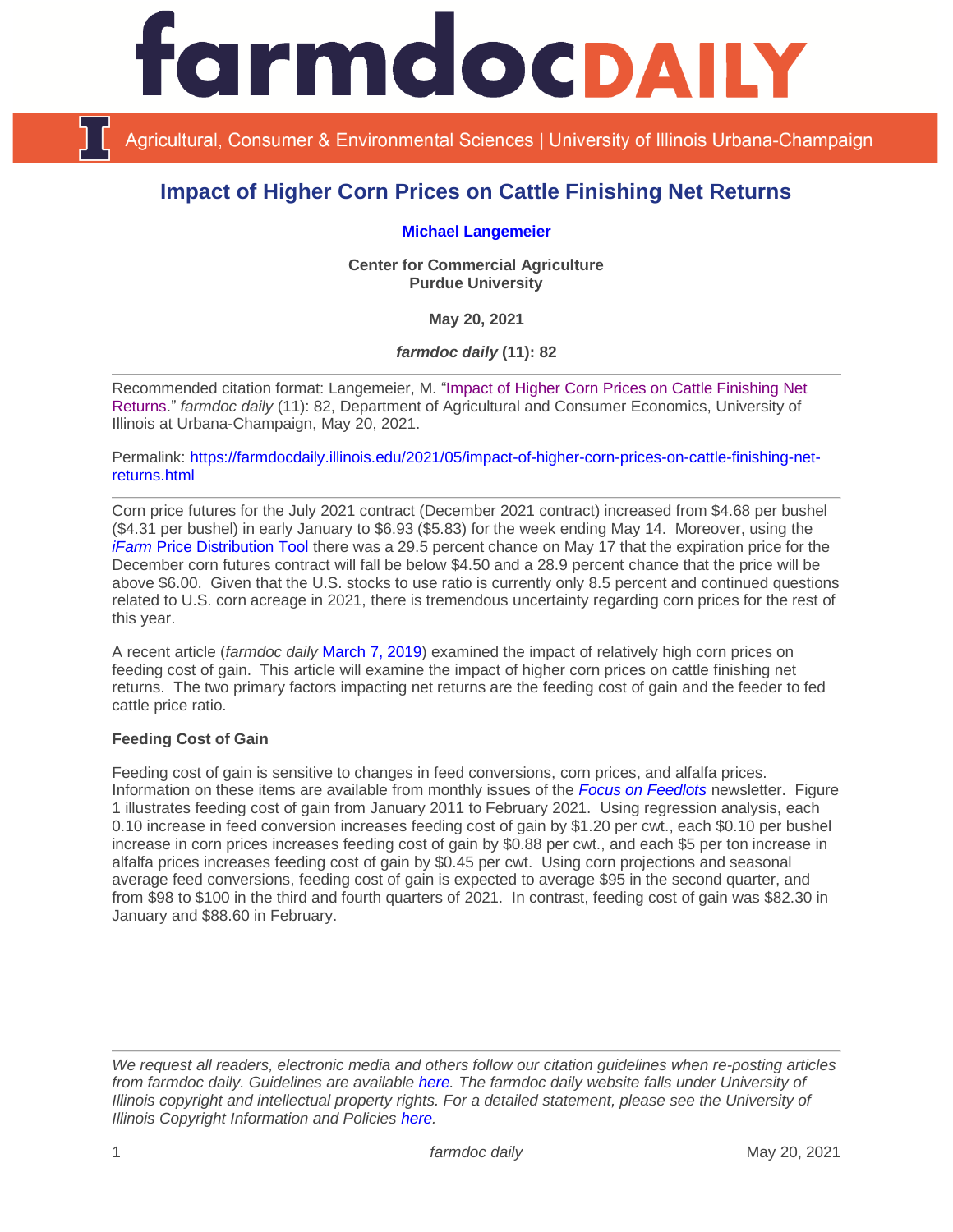

## **Feeder to Fed Price Ratio**

Figure 2 illustrates the ratio of feeder prices to fed cattle prices from January 2011 to February 2021. Feeder cattle and fed cattle prices were obtained from the [Livestock Marketing Information Center.](http://www.lmic.info/) The average ratio over this period was 1.232. The feeder to fed cattle price ratio was one standard deviation below (above) this average for 18 (17) months during the ten-year period. The average net return for the months in which the ratio was below one standard deviation of the average was \$122 per head. In contrast, the average loss for the months in which the ratio was above one standard deviation was \$265 per head.

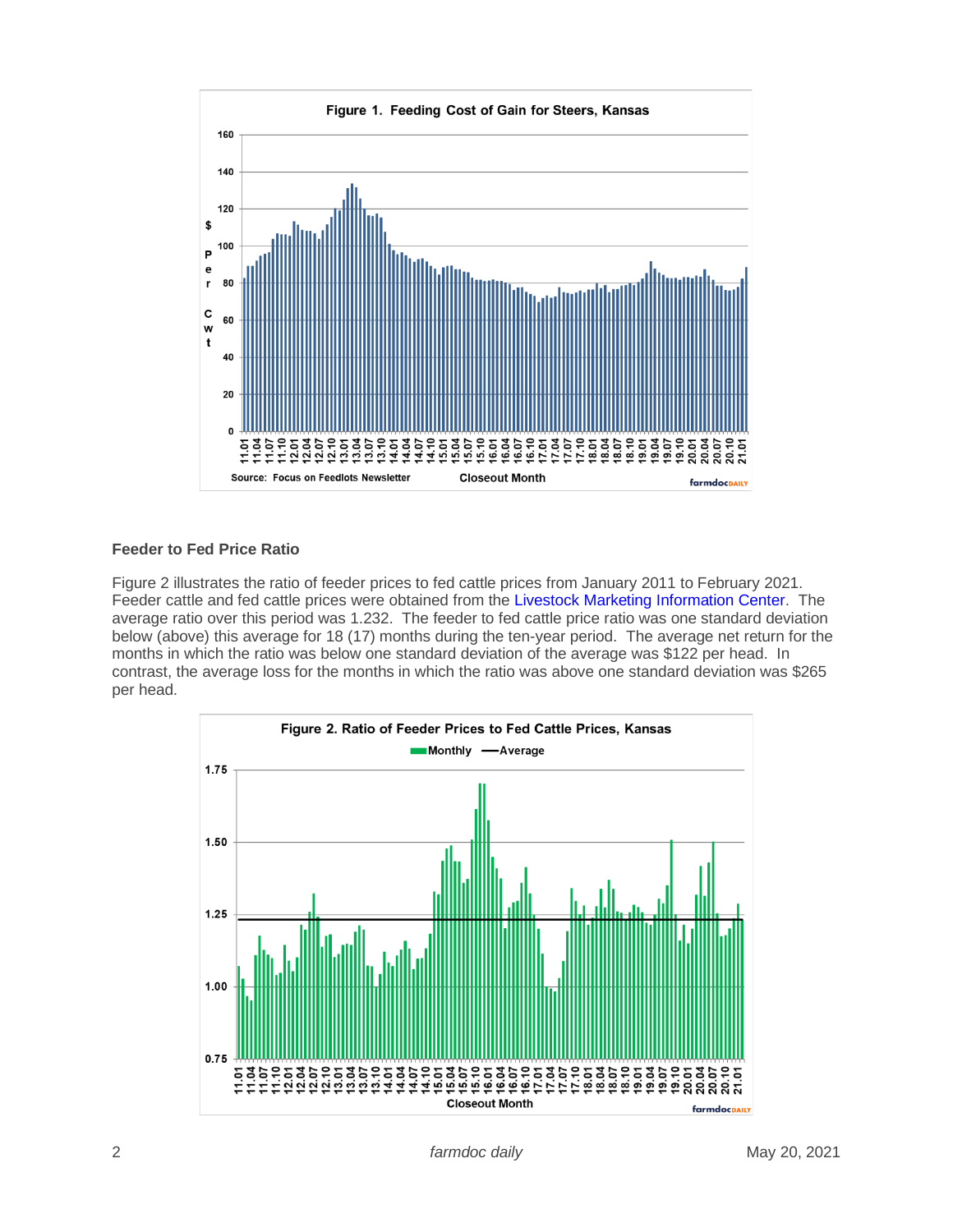As cattle feeders well know, if cattle are not purchased at the "right price", losses will incur. Given the uncertainty in fed cattle prices, this is easier said than done. The strong correlation coefficient between cattle finishing net returns and the feeder to fed cattle price ratio almost guarantees that losses will occur when this ratio is relatively high. Feeder to fed cattle prices are expected to range from 1.15 to 1.17 in the second quarter. For the last six months of this year, feeder to fed cattle prices are expected to range from 1.15 to 1.20 with the lower ratios occurring in the fourth quarter.

## **Cattle Finishing Net Returns**

Monthly cattle finishing net returns from January 2011 to February 2021 are illustrated in Figure 3. It is important to note that net returns were computed using closeout months rather than placement months. Several data sources were used to compute net returns. Average daily gain, feed conversion, days on feed, in weight, out weight, and feeding cost of gain were obtained from the *Focus on Feedlots*  newsletter, feeder cattle and fed cattle prices from the Livestock Marketing Information Center, and interest rates from the Federal Reserve Bank of Kansas City.



After a profitable run during the fourth quarter in 2020, net returns have headed southward. Average losses were between \$80 and \$100 in the first two months of 2021. Losses are expected to continue for much of the rest of this year, but due to volatile corn prices are very uncertain. Given the uncertainty in feeding cost of gain and the feeder to fed cattle price, it is important to gauge the sensitivity of net returns to changes in the feeding cost of gain and the feeder to fed cattle price. Regression analysis was used to examine the relationship between these variables. Results are as follows: each \$1 increase in feeding cost of gain results in a decrease in cattle finishing net returns of \$5.56 per head, and each 1 percent increase in the feeder to fed cattle price ratio results in a decrease of \$10.25 per head in cattle finishing net returns. Using relationships between corn prices, feeding cost of gain, and cattle finishing net returns; the large increase in corn prices since the first of this year, holding all else constant, is expected to reduce cattle finishing net returns by approximately \$90 per head in the third and fourth quarters of 2021.

## **Summary and Conclusions**

This article examined the impact of lower corn prices on cattle finishing net returns. Each \$0.10 increase in corn price results in an increase in feeding cost of gain of approximately \$0.88. In turn, each \$1 increase in feeding cost of gain results in a \$5.56 per head increase in cattle finishing net returns. Using these values, holding all else constant, the increase in corn prices since earlier this year is expected to result in a \$90 reduction in cattle finishing net returns in the second half of this year. It is important note, however, that higher corn prices may also reduce feeder prices, which would dampen the impact of